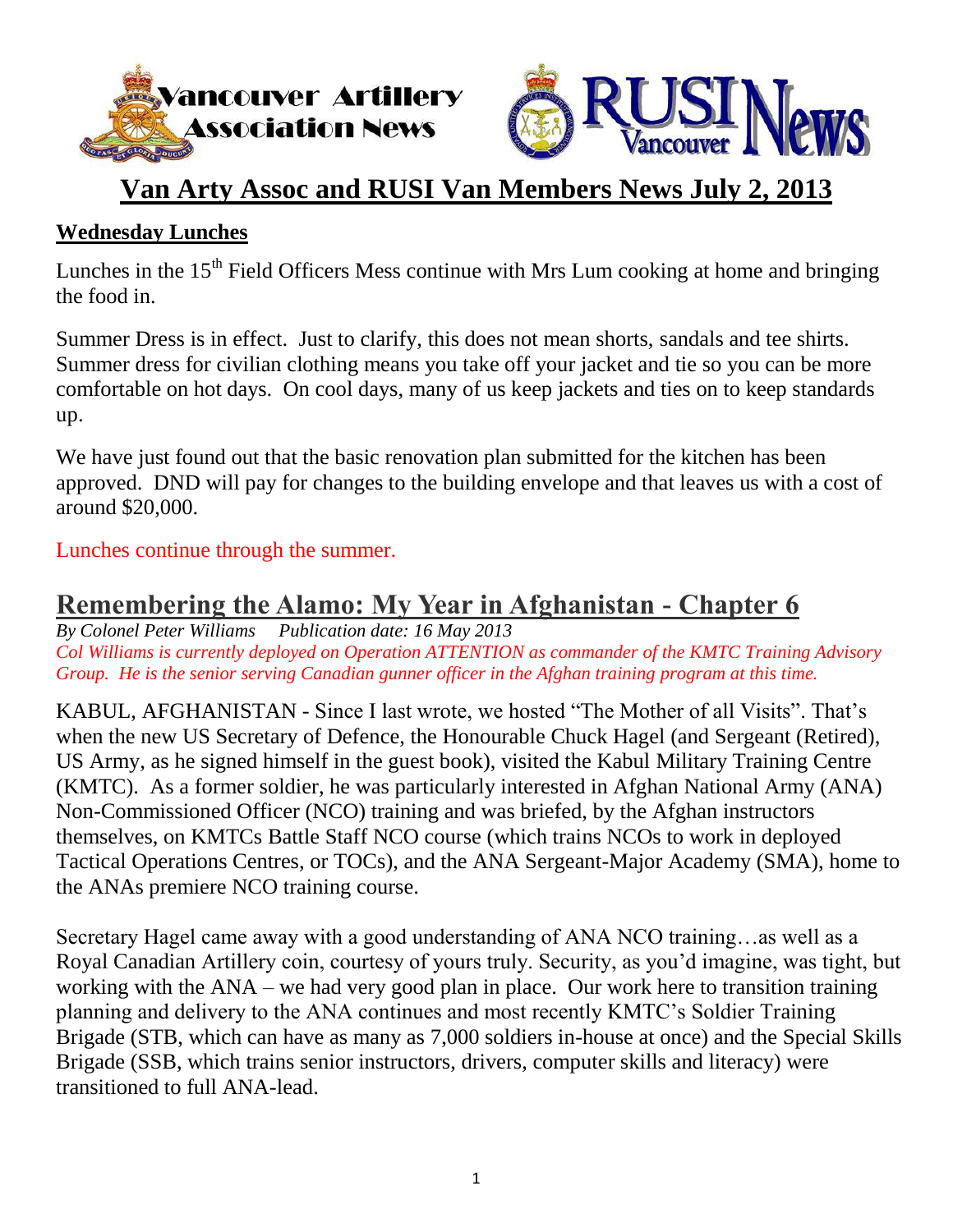With our significantly reduced number of advisors with these organizations are now largely monitoring the units for legal and policy compliance. Similarly, the ANA School of Artillery, advised by our Australian contingent, has made the same transition and I was pleased to fire one of their 122mm D-30 howitzers on their first exercise after having achieved this capability milestone. We expect other KMTC units to make similar transitions over the coming months. We've had comings and goings in other areas: the Canadian-led Signals School Training Advisory Team departed Camp ALAMO (and with them our Belgian, Norwegian and Swedish contingents) for quarters elsewhere. We also had a very colourful ceremony to bid adieu to our French Contingent as they departed our family and received medals for their service with the NATO-led International Security Assistance Force (ISAF).

One positive outcome of all this was our ability to raise the NATO flag over Camp ALAMO, the departure of other nations having created space for what I called the nearest thing to a "family flag" that we can all rally around as a multinational team. Internationalism continues to be one of our watchwords and in the last month we continued our series of international nights, with our advisors from the Hashemite Kingdom of Jordan entertaining us all with a presentation on their beautiful homeland which shares, along with Canada, the US, Britain and Australia, a love for that international musical instrument - that's right, the bagpipe!

Our Afghan comrades recently celebrated the arrival of their New Year (Solar Year 1392, to be exact), known as "Nowruz", and in accordance with their traditions, they planted many new trees on KMTC grounds. I was given the honour of planting one and if memory serves, I think it's the first tree I've ever planted in my life. I wonder what it'll look like in a few years.

## **MLB Tribute for Heroes**

This year, Major League Baseball is honouring military heroes at the annual All-Star Game. Thousands of incredible nominees have been narrowed down to three for each team. Vote now to choose the military heroes who will be recognized at the 2013 All-Star Game! There are three finalists for each MLB® team. The candidate with the most votes for his or her respective team will have a chance to attend and be recognized at the 2013 MLB® All-Star Game® in New York, and one will be featured in PEOPLE magazine.

Our Canadian Team, the Toronto Blue Jays, have picked three Canadians to be their



**Nicholas Kerr** of Victoria, British Columbia, is a Medal of Bravery nominee for saving a civilian's life after a car accident. As a member of Princess Patricia's Canadian Light Infantry, he won several Canadian Forces National Sports awards. After Afghanistan, the artillery chose the decorated infantryman -- a first -- to join Avalanche Control Operation Palaci (AVCON). His howitzer training was put to use supporting Parks Canada's Rogers Pass, BC, program. Currently, he is a member of the Canadian

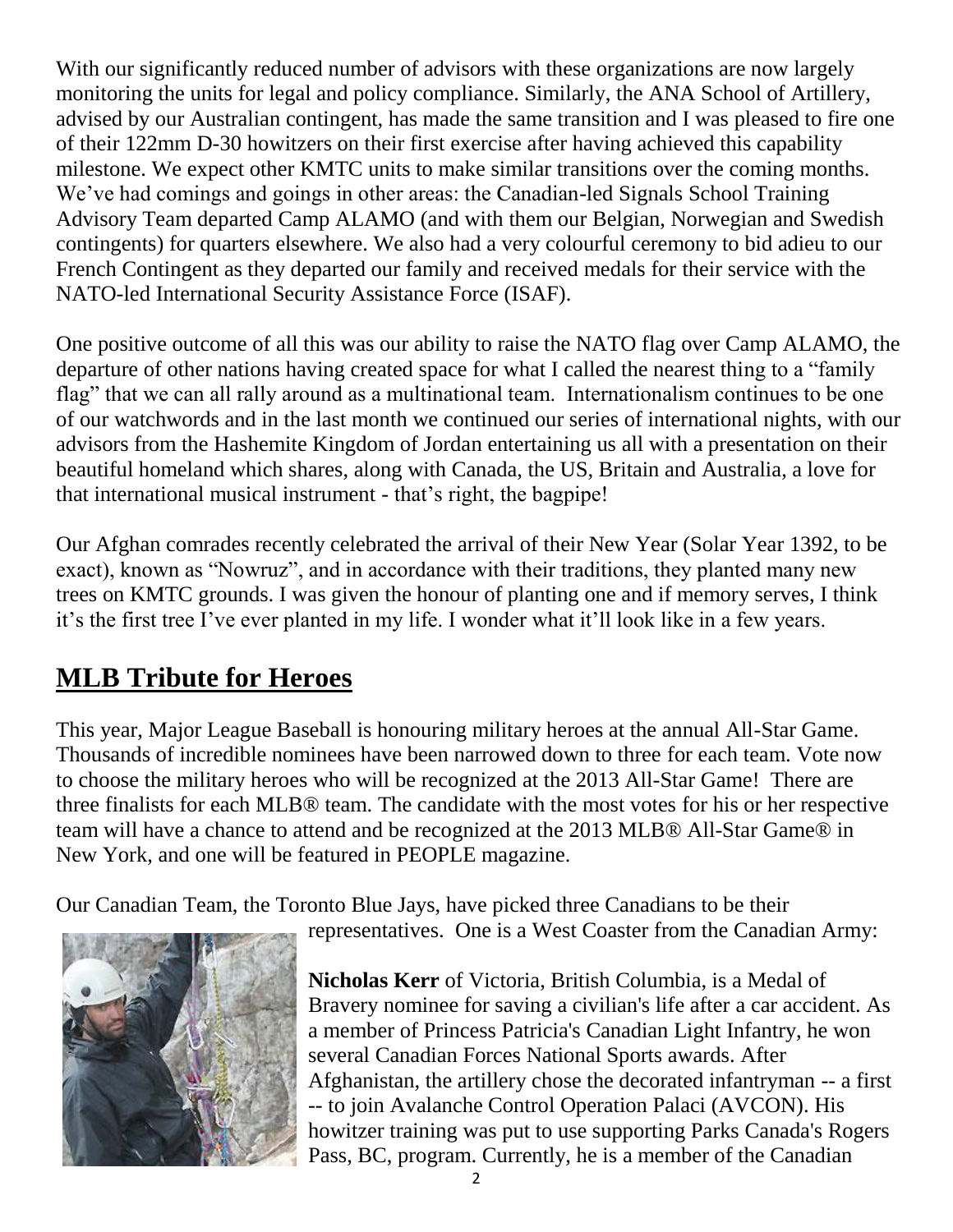Forces Reserves and volunteers with community and veterans groups, such as Victoria Urban Search and Rescue and a wilderness rescue team, the Patricia Veterans Program, Thank A Soldier, and Cat Daddy Fishing Guide Services, a wounded veterans program. He has also patrolled for polar bears at the northern-most settlement in the world.

To review the other Blue Jay's nominee and cast your vote, go to:

### <http://www.mlb.com/tribute/2013/index.jsp>

## **Operation Husky 2013**

Earlier this year in Sheldrake's Log we featured Operation Husky 2013, a programme to commemorate the  $70<sup>th</sup>$  anniversary of the Liberation of Sicily in 1943. The Quadrant, in the most recent issue, also featured Operation Husky 2013.

A key action of Operation Husky 2013 each day of the commemorative march will be to place markers to indicate the Canadians that fell that day. 562 Canadians fell in the Liberation of Sicily in 1943.

The programme organizers have asked Canadians to sponsor a Soldier Marker to help offset the cost of this activity. We have received an overwhelming response. However, the markers for a number of fallen Gunners have not yet been sponsored. By means of this message we are calling on Gunners across Canada to help us recognise the sacrifice made by these fallen Gunners. Donors will receive a Charitable Receipt for the full amount of their donation. Afterwards they will receive a photo of their sponsored marker being placed and the location where it was placed.

Below is a list of the units that participated in Operation Husky in 1943 and a list of the fallen Gunners for whom we are asking for a donation for a marker. Please consider donating \$150 to sponsor a Soldier Marker by clicking on this link:

<http://www.operationhusky2013.ca/operation-husky-in-sicily/sponsor-a-soldiers-marker/> UBIQUE

Sheldrake

### **The Gunner units that participated Operation Husky in 1943**

- o 1st Fd Regt, [RCHA](http://en.wikipedia.org/wiki/Royal_Canadian_Horse_Artillery) (Regular Force) CFB Wainwright, AB
- o 2nd Fd Regt, [RCA,](http://en.wikipedia.org/wiki/Royal_Canadian_Artillery) (Primary Reserve), Montreal, QC
	- 7<sup>th</sup> Fd Bty, RCA (Primary Reserve) Montréal, QC
	- 8<sup>th</sup> Fd Bty, RCA (Inactive), Moncton, NB
	- $\Box$  10<sup>th</sup> Fd Bty, RCA (Primary Reserve), St Catharines, ON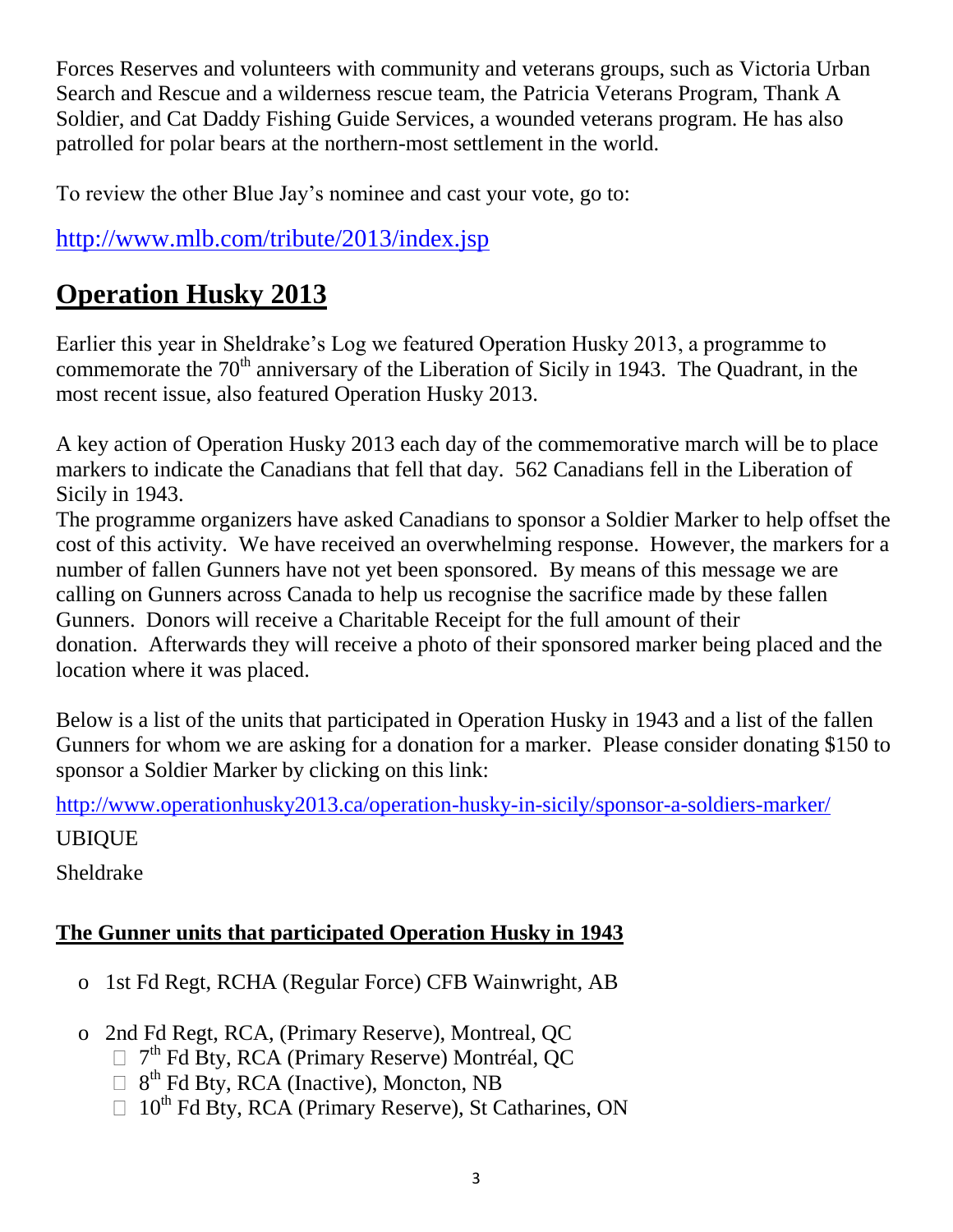o 3rd Fd Regt, RCA (Inactive)

**The present-day 3rd Fd Regt, RCA (Primary Reserve) of St-John, NB served in other roles in WWII. The WWII 3rd Fd Regt was formed from batteries from Western Canada.**

- □ 19th Fd Bty, RCA (Inactive)
- □ 77th Fd Bty, RCA (Inactive)
- □ 92nd Fd Bty, RCA (Inactive)
- o 1st AT Regt, RCA (Inactive)  $\Box$  51<sup>st</sup> AT Bty, RCA (inactive – commemorated by the Bytown Gunners)
- o 2nd Light Anti-Aircraft Regt, RCA (inactive)

#### **List of the fallen Gunners**

| Unit            | <b>Rank</b> | <b>SURNAME</b>   | <b>GIVEN NAME</b>        |
|-----------------|-------------|------------------|--------------------------|
| 1 Fd Regt. RCHA | LBdr        | <b>MILLARD</b>   | <b>LEO ERNEST</b>        |
| 1 Fd Regt. RCHA | Gnr         | <b>SCHULTZ</b>   | <b>HAROLD</b>            |
| 2 Fd Regt.      | Gnr         | <b>AMIRAULT</b>  | <b>RESTHER JOSEPH</b>    |
| 2 Fd Regt.      | <b>B</b> dr | <b>ATTIS</b>     | <b>JOSEPH WILFRED</b>    |
| 2 Fd Regt.      | Gnr         | <b>COBURN</b>    | <b>STANLEY RUSSELL</b>   |
| 2 Fd Regt.      | Gnr         | <b>DOWNING</b>   | <b>FRANK FIDELLE</b>     |
| 2 Fd Regt.      | LBdr        | <b>GILCHRIST</b> | <b>WALTER WILDE</b>      |
| 2 Fd Regt.      | Gnr         | <b>LEMONT</b>    | <b>VICTOR</b>            |
| 2 Fd Regt.      | Gnr         | <b>ROBERTS</b>   | <b>FREDERICK STEWART</b> |
| 2 Fd Regt.      | Gnr         | <b>STEEVES</b>   | <b>CLIFFORD FRED</b>     |
| 2 Fd Regt.      | Sgt         | <b>TRITES</b>    | <b>LEONARD CHESLIE</b>   |
|                 |             |                  | <b>DENYS FRANCIS</b>     |
| 2 Fd Regt.      | Capt        | <b>WARD</b>      | <b>HAROLD</b>            |
|                 |             |                  |                          |
| 3 Fd Regt.      | Gnr         | <b>COOKE</b>     | <b>THOMAS AUSTIN</b>     |
| 3 Fd Regt.      | Gnr         | <b>GLIDDEN</b>   | <b>ERNEST PATRICK</b>    |
| 3 Fd Regt.      | LSgt        | <b>JACK</b>      | <b>GEORGE JOHN</b>       |
| 3 Fd Regt.      | Gnr         | <b>NICOLL</b>    | <b>ROBERT GUNN</b>       |
| 3 Fd Regt.      | Gnr         | <b>SCOTT</b>     | <b>WILLIAM ARTHUR</b>    |
| 3 Fd Regt.      | Gnr         | <b>SMITH</b>     | <b>LEONARD ADAM</b>      |
|                 |             |                  |                          |
| 1 AT Regt.      | Gnr         | <b>BEDARD</b>    | <b>LEO</b>               |
| 1 AT Regt.      | <b>B</b> dr | <b>GOSSE</b>     | <b>LLOYD</b>             |
| 1 AT Regt.      | Gnr         | <b>HIGGINS</b>   | <b>ARNOLD JOHN</b>       |
| 1 AT Regt.      | Gnr         | <b>STROME</b>    | <b>FRANK GORDON</b>      |
| 1 AT Regt.      | Gnr         | <b>TERRY</b>     | <b>DAVID DOUGLAS</b>     |
| 1 AT Regt.      | Lt          | <b>WATEROUS</b>  | <b>CHARLES HORATIO</b>   |
| 2 LAA Regt.     | Gnr         | <b>GRIFF</b>     | <b>NICHOLAS</b>          |
|                 |             |                  |                          |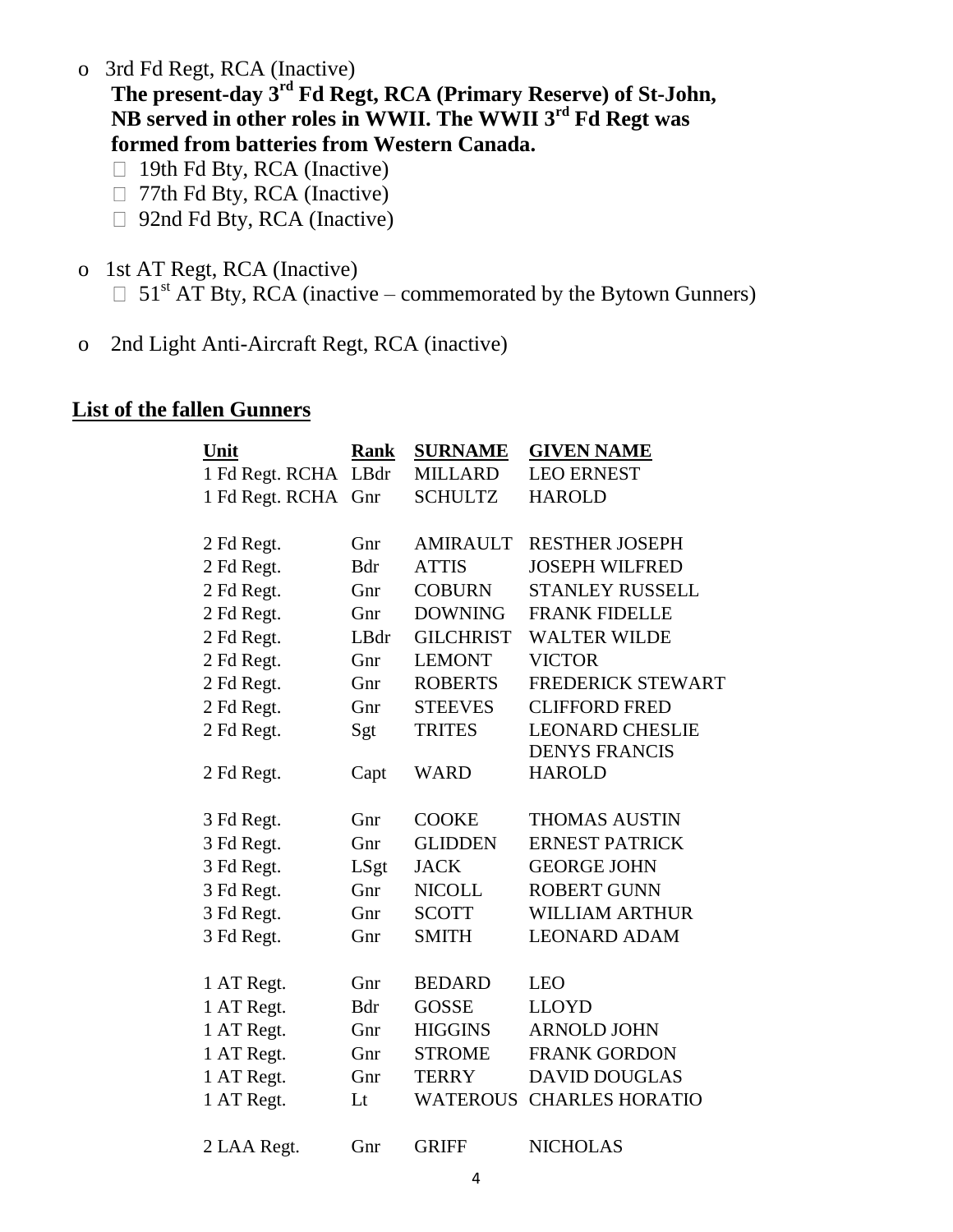| 2 LAA Regt.          | Gnr | <b>HUGHES</b>   | <b>JOHN</b>             |
|----------------------|-----|-----------------|-------------------------|
| 2 LAA Regt.          | Gnr | <b>JANSEN</b>   | <b>KENNETH ROLAND</b>   |
|                      |     |                 |                         |
| 11 Army Fd Regt. Gnr |     | <b>BIDGOOD</b>  | <b>STANLEY KIRKLAND</b> |
| 11 Army Fd Regt. Gnr |     | <b>MACKAY</b>   | <b>LEIGH</b>            |
| 5 Med Regt.          | Gnr | <b>CHIASSON</b> | <b>URBAN JOSEPH</b>     |
| Unit U/K             | Sgt | <b>UPTON</b>    | <b>WILLIAM JAMES</b>    |
|                      |     |                 |                         |

### **Canada Day vs. Dominion Day - What do you call the July 1 holiday?**

**by** [Kady O'Malley](http://www.cbc.ca/news/politics/inside-politics-blog/author/kady-omalley/) CBC News/Politics Posted: June 30, 2012

As we head into the long weekend, consider, if you will, the quintessentially Canadian conundrum that is the July 1st national holiday.

In Newfoundland and Labrador, it shares a date with Memorial Day, which was established long before the province joined Confederation, and honours those lost on what Rick Mercer sums up as "the bloodiest day in Newfoundland history": July 1, 1916, when the Newfoundland Regiment "was wiped out on the battlefield of Beaumont-Hamel France during the Battle of the Somme."

In Quebec, it's Moving Day for the tens of thousands of renters whose leases expire on July 1.

Meanwhile, the rest of the country celebrates Canada Day ... unless, that is, one happens to be among the small but feisty minority that insists on calling it Dominion Day, in open and wilful defiance of C-201, the private members' bill that officially changed the name from the latter to the former, which was passed by the House of Commons under decidedly murky procedural circumstances thirty years ago this month.

From the Ottawa Citizen:

*At 4 o'clock on Friday, July 9, 1982, the House of Commons was almost empty. The 13 parliamentarians taking up space in the 282-seat chamber were, by most accounts, half asleep as they began Private Members' Hour. But then one of the more wakeful Liberals noticed the Tory MPs were slow to arrive in the chamber. Someone -- exactly who has never been firmly identified -- remembered Bill C-201, a private member's bill from Hal Herbert, the Liberal MP from Vaudreuil, that had been gathering dust ever since it had received first reading in May of 1980. "An Act to Amend the Holidays Act" proposed to change the name of the July 1 national holiday from "Dominion Day" to "Canada Day."*

*The whole process took five minutes. The MPs celebrated by declaring an early end to session at 4:05 p.m. "It is only appropriate that, in celebrating our new holiday called Canada Day, we should at least take a holiday of 55 minutes this afternoon," said New Democrat Mark Rose.*

The controversy continued as the bill made its way through the Upper House.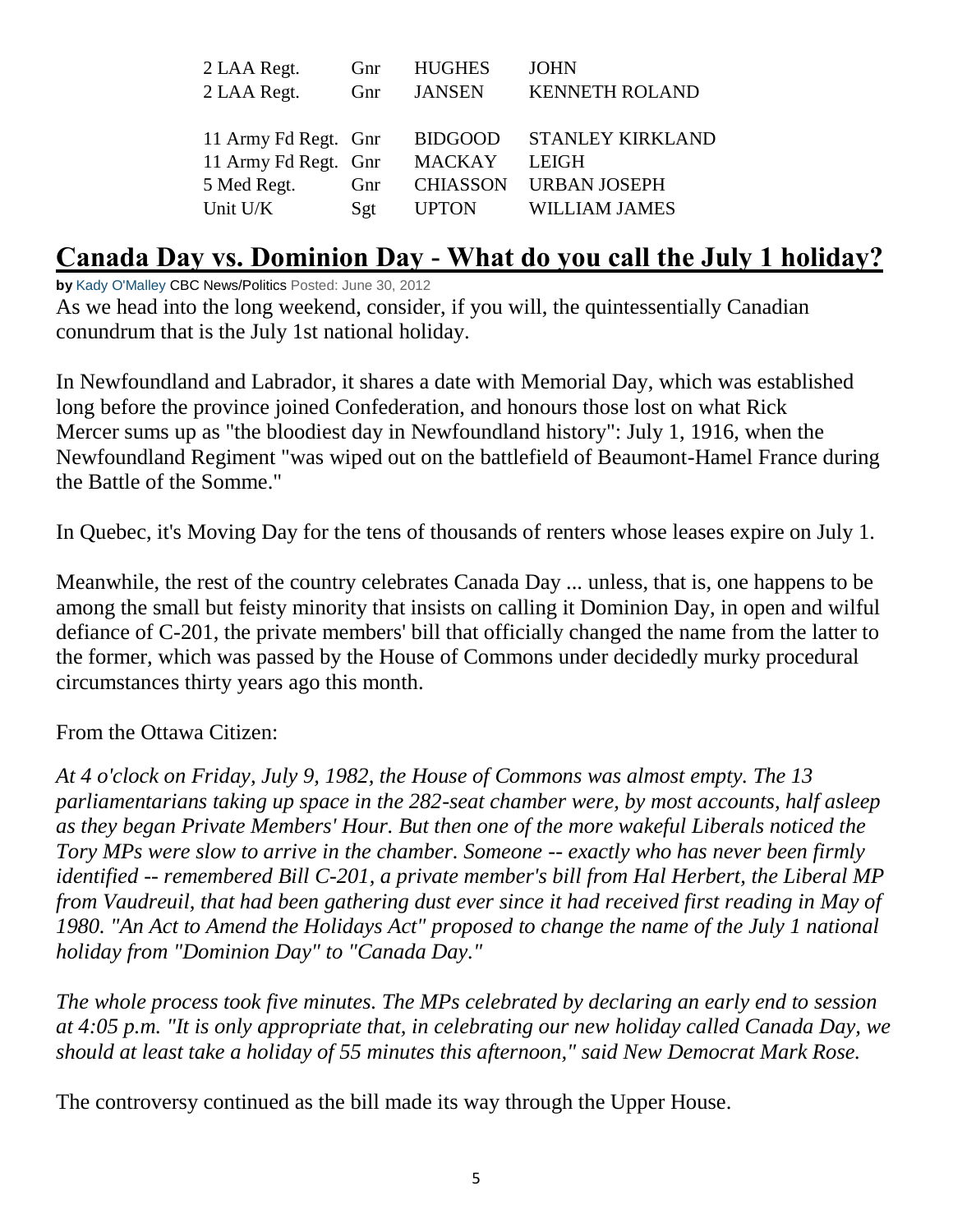## **Collecting Government Pensions**

June 23. 2013 Dear Veterans and Friends,

The Government of Canada depleted our Military/RCMP Veterans pension account by almost **\$20 billion dollars** to pay down the National debt and the Supreme Court of Canada called it a Government entitlement. CFSA Military pension account posted a surplus of over **\$57 billion dollars** and the Government of Canada will not terminate the claw back to our pension at age 65.

Prior to being elected Prime Minister, In the 2005 Federal election campaign Mr. Harper, MP stated: "When a motion passes the democratic elected majority of the House of Commons, the Government **shall honour** that motion"! (Hansard 2005) **Once elected he quickly changed his mind!** On May 5, 2010, for the fourth time, Conservative MP's were directed to vote against Bill C-201. The bill count was successful and the final vote recorded was 149 yeas and 134 nays. The speaker of the House of Commons declared that Bill C-201 was carried, but then discharged it from the agenda because Prime Minister Harper refused to request a Royal recommendation. Bill C-201 died on the order table.

The Government of Canada spent almost **40 Million dollars** in legal fees and lost the court case of Dennis Manuge SISIP disability claw back and yet, it continues to claw back Military/RCMP Veterans pension from their CPP disability benefits. The CPP plan has recorded a surplus of over **\$161 billion** dollars and the Government of Canada wants to increase the age limit to age 67.

The dictatorship of the Conservative Harper Government continues. The NDP party Leader has promise to correct the gross, unfairness policy affecting Military/RCMP Veterans and their Families. Will the Liberal leader promise to correct the gross, unfairness affecting Military/RCMP Veterans? We are awaiting Mr Trudeau's answer?

Sincerely,

John Labelle [florencejohn@ns.sympatico.ca](mailto:florencejohn@ns.sympatico.ca) Veterans Annuity Campaign-Coordinator "Veterans work continues"

# **UK Army Receives New Terrier Vehicle**

*gov.uk June 05, 2013*

The armoured digger gives the Royal Engineers a state-of-the-art capability that can be used to carry out a variety of tasks both in the UK and on future operations. Despite weighing 30 tonnes, Terrier is an agile and versatile piece of equipment that can reach speeds of almost 50 miles per hour. It is fitted with 5 on-board cameras and thermal imaging technology, providing soldiers with a 360-degree surveillance capability that can be used day and night. The technology used in Terrier is so advanced that the vehicle can be operated by remote control,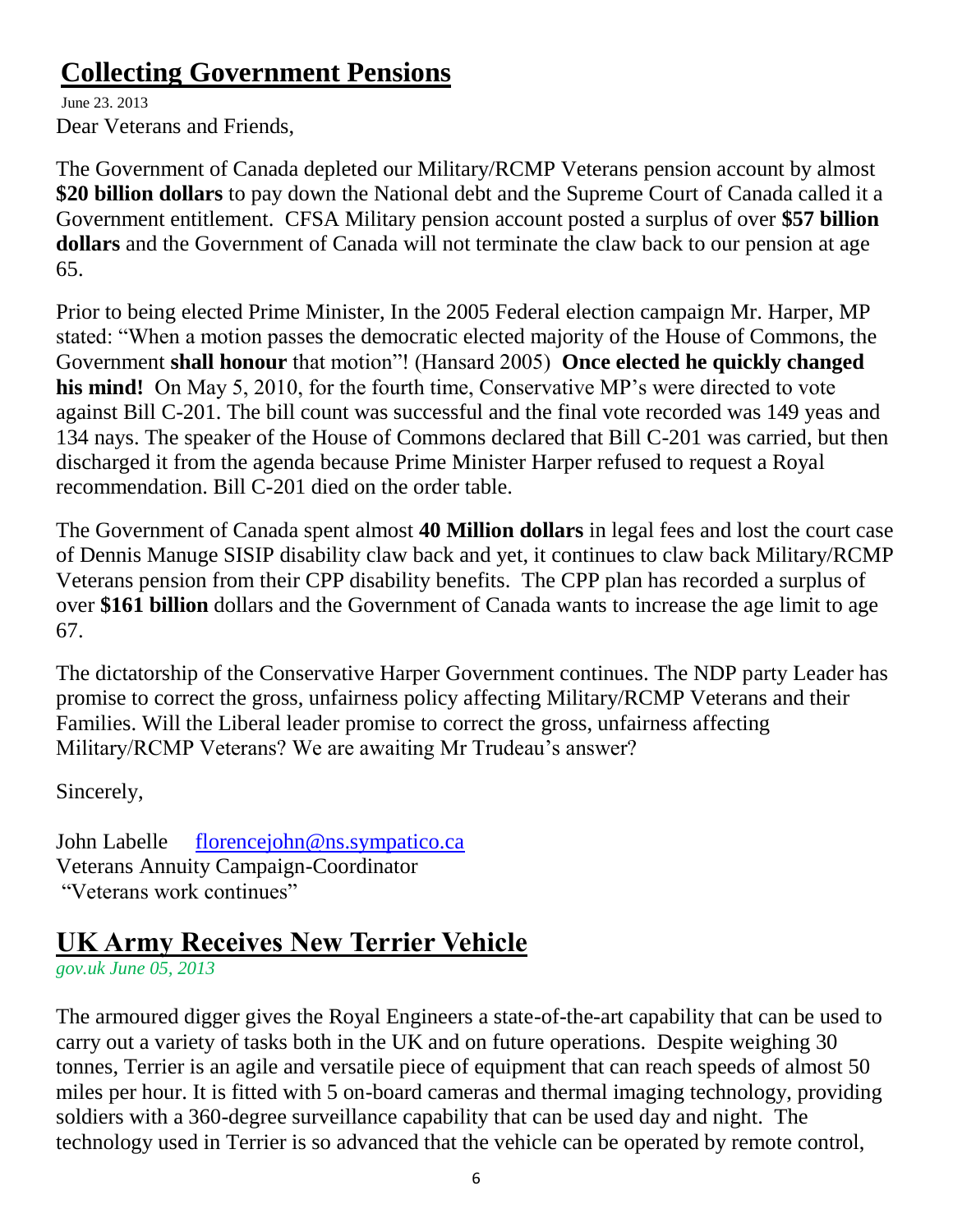enabling soldiers to clear routes from a safe distance. Terrier is able to transport up to 5,000 kilograms of material and has a range of interchangeable attachments such as a forklift and rock hammer that makes it highly adaptable. The vehicle can also be equipped with a 7.62 millimetre general purpose machine gun and smoke grenade launchers for use in combat. The Army will receive 60 Terriers as part of a £360 million project with BAE Systems, who have designed and



built the vehicle in the UK. Warrant Officer Steve Cahill, Royal Engineers, who has trialled Terrier, said:

*The British Army has taken delivery of Terrier, its newest and most advanced engineering vehicle.*

"The Terrier is a world-leading engineer support and combat vehicle which can dig holes, lift objects and drill into the

ground or shatter concrete. All whilst being controlled remotely and providing armoured protection, top cover and smoke shields for our troops." "Very much in line with the ethos of the Corps of Royal Engineers, Terrier is a versatile vehicle capable of taking on a variety of tasks."

Head of the British Army, General Sir Peter Wall, Chief of the General Staff, said:

"The Terrier armoured digger is excellent news for the Army. Its versatility will pay huge dividends on the battlefields of the future. We could not be happier with this new armoured engineer capability."

Minister for Defence Equipment, Support and Technology Philip Dunne said:

"The Terrier vehicle is a great example of the contribution that the British defence industry makes to our Armed Forces. Designed and built in the UK by BAE Systems, it will provide technological advances for our troops with a more robust and versatile engineering capability."

### **"Who Is That?"**

"Thank you to all who responded to last week's photo. The winners are now enjoying their week in the Bahamas. Any information given to the Museum regarding the photos will be kept for future historical reference.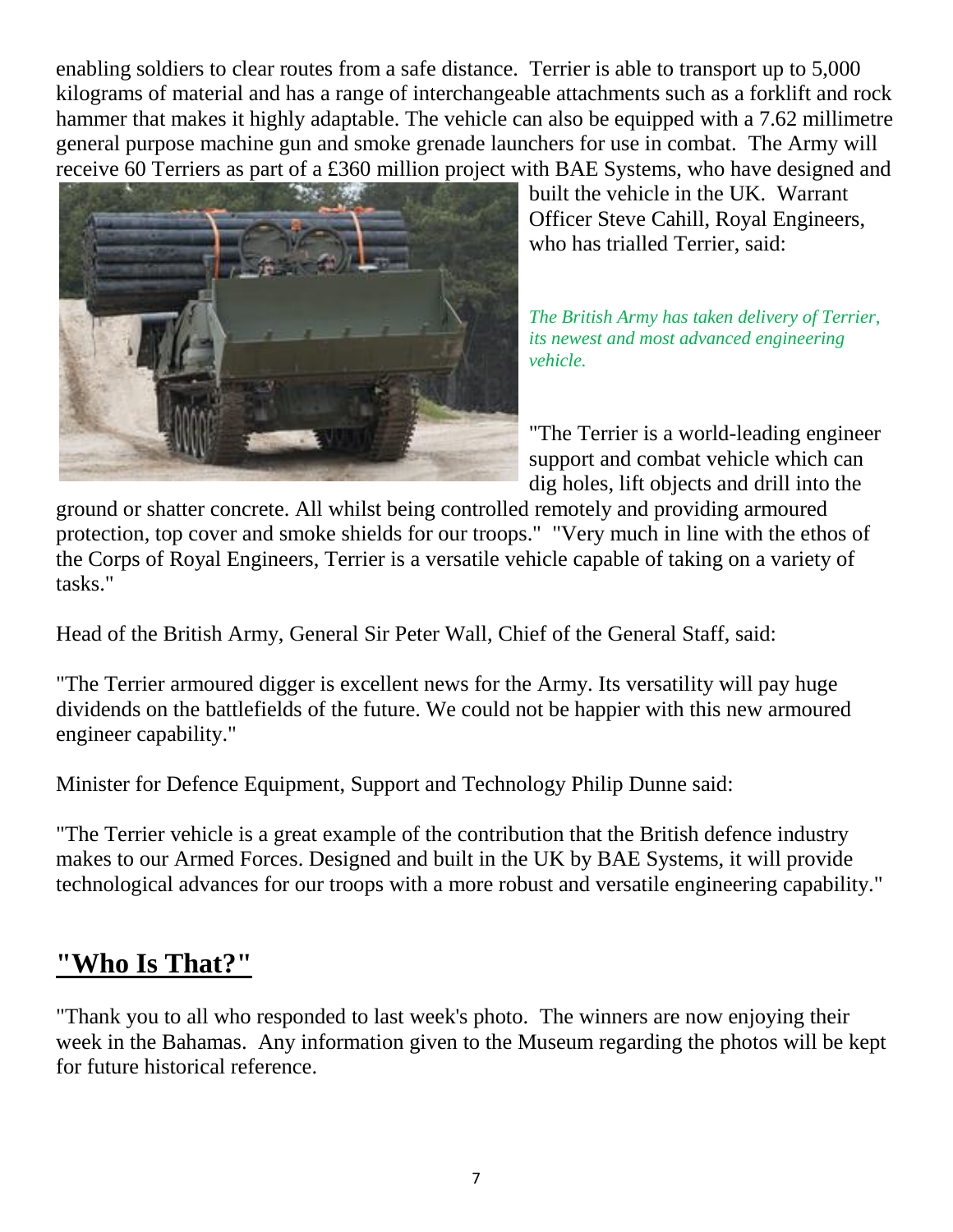

This week's photo is slightly more recent. It is one taken more recently than the last one, probably in the 1950s or 60s, in the WO & Sgts Mess. They both have name tags, but they are not readable on the original print. Can you help us identify these worthy gentlemen?

The photo, by the way, is from the

possessions of the late LCol Vic Stevenson, the man without whom the Museum would be merely a pile of boxes in a storage room, if that! If you have photos that you think would help to preserve the history of the Regiment, please consider donating. Slides and negatives are the preferred historical media, but modern electronically-stored media are also accepted.

Answers can be sent to johnd. redmond@telus.net

#### **From the 'Punitentary'**

Those who throw dirt are sure to lose ground.

#### **Murphy's Rules of Combat Operations.**

The enemy always knows the area better than you, no matter how many dismounts or convoys you have been on.

#### **Quotable Quotes**

When friendships are real, they are not glass threads, or frostwork, but the solidest things we know. A friend is the first person who comes in when the whole world has gone out. *Based on a quote from RW Emerson.*